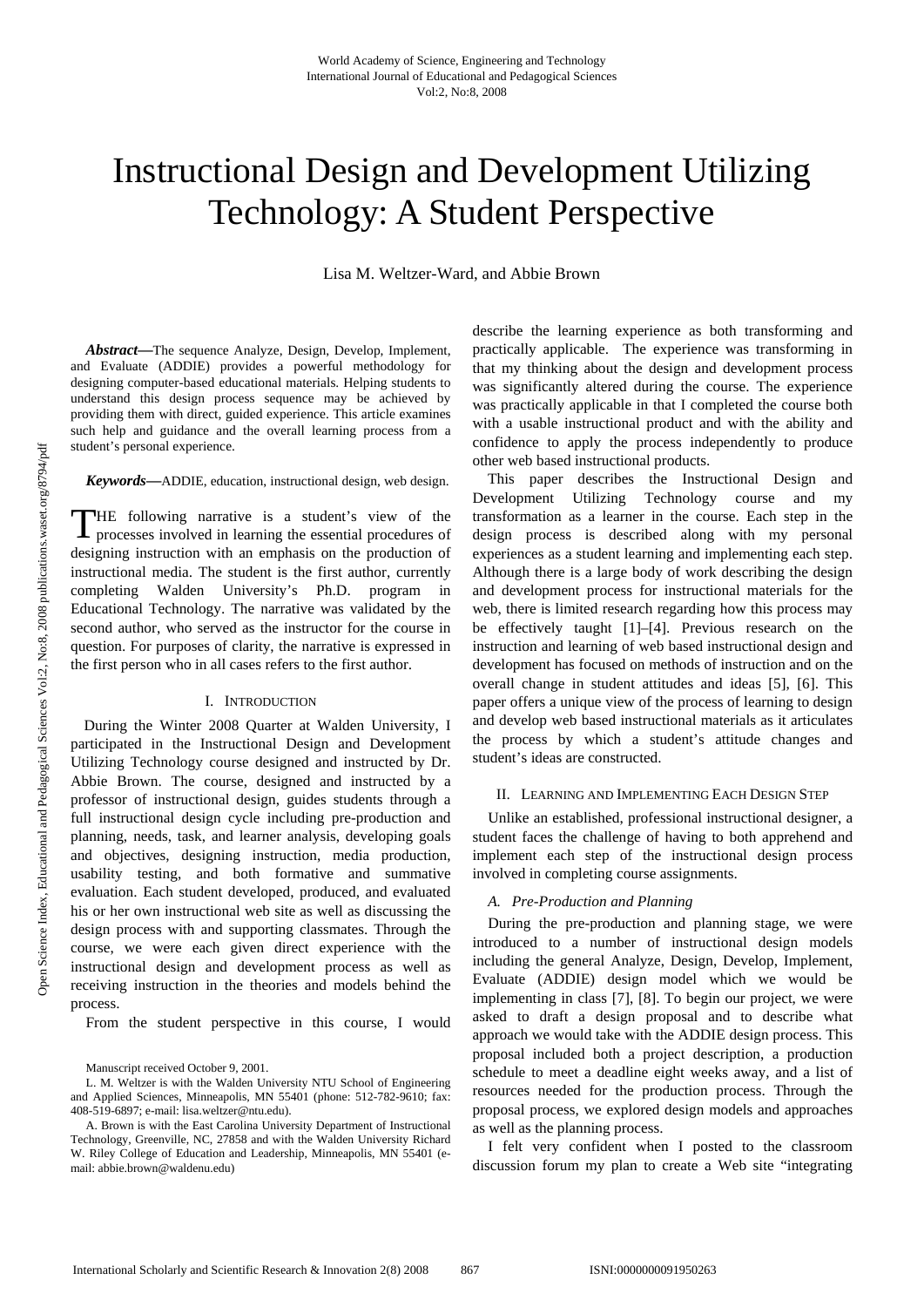materials science and band theory approaches to describing metals, insulators, and semiconductors [9]" and said that I would make a basic web site in the following three to four weeks and then using the other four weeks to "try to add" some interactive elements to the site. I had experience getting a web site created and posted which was a concern for some of my classmates, and I was working with subject matter in which I considered myself an expert. I believed at that point that the design, develop, and implement sequence would be easy with that experience and expertise.

Then, the instructor and others started discussing scope and proposal specifics in the discussion, and my rather broad plan, in which I was so confident, was treated very critically. At first, I rebelled a bit. I tried the tactics of proposing the same thing in a slightly different way and suggesting that maybe people just did not understand my idea. However, I found myself giving the same types of constructive criticism to my classmates and noticed that almost everyone was needing to reevaluate the scope of their project to develop a proposal for a product which could be analyzed, designed, developed implemented, and evaluated during the limited amount of time available in the course. I stepped back at this point and thought critically about my own proposal, and I found that the criticism I received was merited. I had described a general subject area of interest not a specific learning product. First, I wrote down what series of lessons were necessary to learn about conductors, semiconductors, and insulators. Then, I picked one of those lessons, classifying materials as conductors, semiconductors, and insulators based on their electrical characteristics. Suddenly, I had very specific ideas for what the web based instructional product would look like rather than just a general topic.

This process of narrowing the scope of projects to a proposal for a specific instructional product that could be produced within the class schedule was an illuminative learning experience. I, and many of my classmates, began with the best of intentions but with broad ideas that did not map to specific, producible products. This narrowing and specification of the instructional design problem is essential for being able to begin the production process [10]. Without this guided experience through the pre-production and planning process, I and others would likely have floundered in the later stages of production because of lack of direction towards creating a specific instructional product. The narrowing and specification process made the design task achievable.

### *B. Needs, Task, and Learner Analysis*

After pre-production and planning, the first step in the ADDIE model is analysis. For this analysis, the needs, task, and learner approach was introduced [7], [10]. Needs analysis looks at the instructional goal or desired change and identifies what instructional problem should be addressed. Task analysis looks at what instructional sequence or series of learner experiences will address the instructional problem. Learner analysis situates this sequence of experiences for a specific group of learners. The analysis allows instructional product specifications to be set.

In practice, the needs analysis really took place in the preproduction narrowing and specification process before I thought of it as an analysis step. I started with a concept map for circuits and picked properties of conductors, semiconductors, and insulators as an essential node where an instructional need existed. Then, through the narrowing and specification process, my specific instructional goal of classifying materials as conductors, semiconductors, or insulators was identified and I proposed an instructional intervention, a sorting game, to meet this goal. This needs analysis was less formal than standard, accepted approaches, but the results were similar as a specific instructional problem and proposed solution were identified [7]. As a student focused on learning and implementing the overall design process, I felt this informal process worked fine, but a more formal approach to needs analysis would be necessary for professional instructional design work.

The task and learner analysis proceeded iteratively. I broke my instructional intervention, the sorting activity, down into a series of sub-tasks or skills and then identified which of those my learners, average late middle school or early high school students, would already be capable of and which would need to be taught based on standards and the Project 2061 atlas [11]. Then, I broke down each of the tasks that needed to be taught into a series of specific actions a learner would take, and I again analyzed which of those actions would need to be facilitated for my learners relying heavily on input from discussions with representative learners. This was a much more formal process than the needs analysis conducted and closely followed the analysis steps described by Jonassen, Tessmer, and Hannum [12].

Like the narrowing of scope, which informally mirrored the needs analysis, the task and learner analysis was a very illuminating learning experience. At first, I thought only about the cognitive tasks related to understanding the subject matter. After learning more about the analysis process and discussing the process with my colleagues in class, I realized that physical tasks for accessing and completing the instruction are highly important especially in a highly technological environment [7]. The analysis steps turned an interest in designing materials for a general content area into a plan with exact product specifications. Learning and performing these steps was essential to success in learning and implementing the design process.

## *C. Instructional Design*

With the needs, task, and learner analysis resulting in specific product specifications, the instructional design process was half completed before we formally moved from the analysis to the design step. The design step includes developing instructional goals and objectives and organizing instruction [7]. The needs analysis already looked at instructional goals and objectives, and the task and learner analysis looked at general scope and sequence for organizing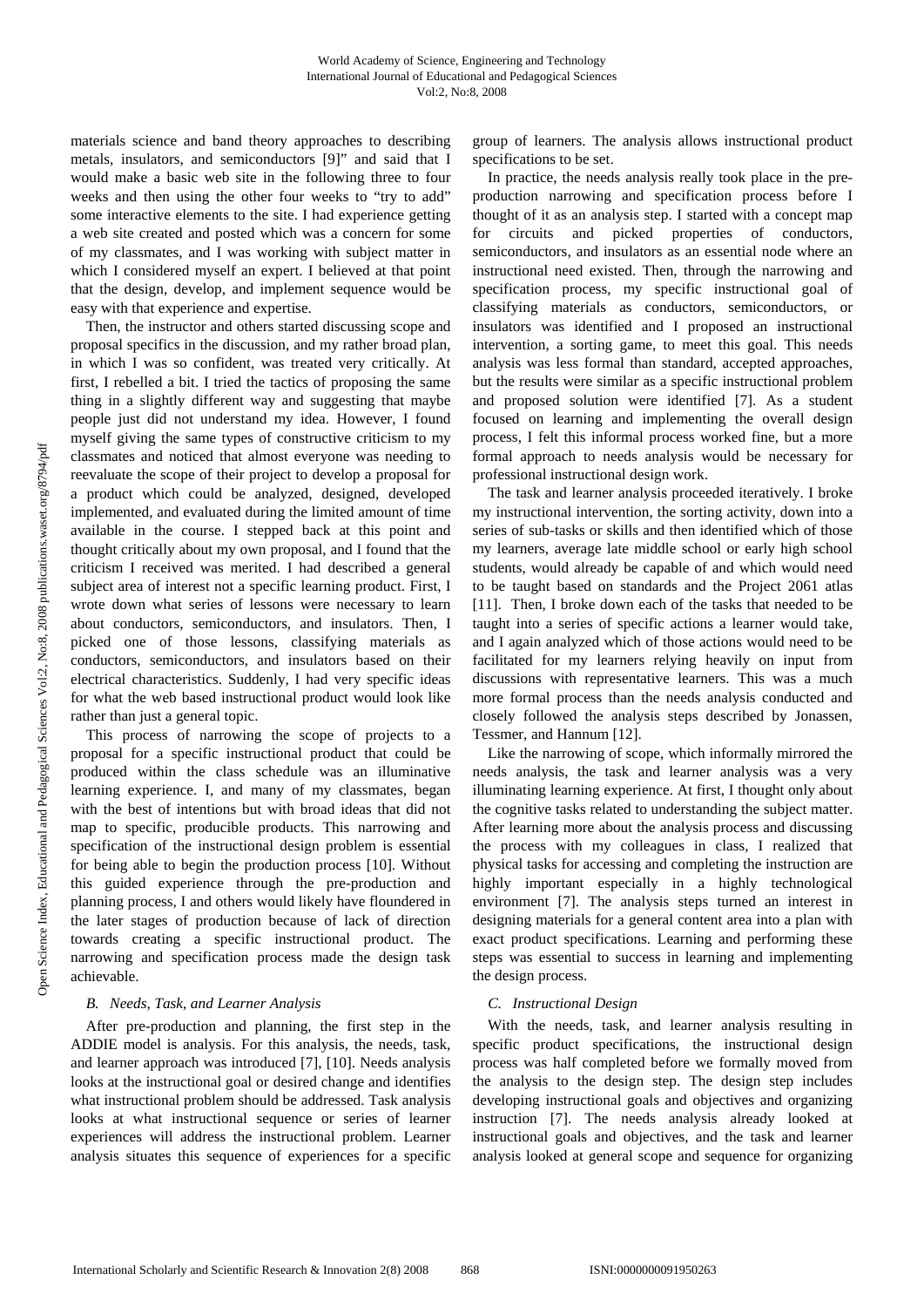the instruction intervention. In this step, these needed to be explicit. Then, other aspects of the design step had to be considered. Notably, designing learner assessment and integrating learner feedback during instruction [7]. At the design step, I recognized that many parts of the step were already completed and rushed ahead to the development step. I had to return to the step later to add the summative assessment component; so, that component was not fully integrated in the final product. In discussion, others showed evidence of a similar error as many people described adding assessment during the evaluation step. Those who had more critically thought through the assessment aspect of design at this earlier stage were more successful at the evaluation step. The design step helps to ensure an integrated product meeting all the design specifications and including assessment and feedback, and meeting other learner needs.

### *D. Web Page Media Development*

Though many of us expected the development or production step where we created the instructional materials to be the hardest part of the process, it actually went very smoothly for me and for most of my colleagues. Early discussions before the production step included concerns about what program to use for producing the web pages, what hosting space to use for the web pages, and how to upload to that space. Later discussions during the production step included some reports of problems with html formatting or issues with uploading web pages, but these were minimal compared to the level of anxiety about production beforehand. Although I was already confident with html, I did experience this process of anxiety followed by success which made the previous anxiety seem foolish and unnecessary. My instructional intervention required an interactive sorting activity. I chose Flash to design the activity and was very nervous about producing it. However, with the help of some tutorials and templates, I was able to complete production of the activity reasonably easily [13]. With a design in place which considered needs, tasks, and learners, the production process proceeded quickly and effectively. I was surprised by how effectively the planning, analysis, and design steps provided preparation for the development step. The ease of development demonstrated the value of following the ADDIE process.

## *E. Usability Testing and Formative Assessment*

Many of my colleagues found usability testing and formative assessment to be one of the most rewarding aspects of the development process as this was when they had the opportunity to see their own students work with and benefit from the materials they designed [9]. I, however, was curtailed somewhat at this step because my product was for the high school level where I taught previously rather than for the graduate masters level at which I am teaching currently and because I am living in a country where primary instruction is not in the language I used for the product. Unlike the majority of my colleagues, I was not able to directly observe learners using my product, an essential aspect of usability testing and formative assessment in the implement and evaluate phases of the ADDIE process [7]. Instead, one of my colleagues in the course who was teaching science at the high school level did these direct observations for me and reported her ideas. My largest change was separating a set of content which required extensive scrolling into two separate pages. My colleagues described similar changes to design structure as well as minor changes to design content when aspects where learning could be improved were noted [9].

Even with these challenges in implementing the usability testing and formative assessment step for my product, I still felt that this process of trying it out and seeing how it worked for learners was very natural. The usability testing and formative assessment step closely matches what I have done regularly as a classroom teacher. I will often revise a lesson as a class proceeds or between classes in order to better meet learner needs, and this step proceeded in a similarly practical manner. My colleagues who also had classroom experience described a similar degree of comfort with this step and with making simple changes to improve the product. It would be interesting to see whether or not the usability testing and formative assessment process also feels natural to educational software designers who do not have classroom teaching experience.

# *F. Summative Assessment*

Unlike usability testing and formative assessment which proceeded very naturally and easily, the summative assessment was much more difficult to implement and to apply the results from to the product. During this step, it became evident that I should have had a summative assessment plan developed in parallel to the design process rather than trying to add an evaluation at the end. In a future design, I would follow a full summative assessment process like that described by Smith and Ragan or by Morrison, Ross, and Kemp [9]. However, as with implementing the preproduction and planning process and the instructional design step, I understand how to proceed with the summative assessment in a more meaningful manner only after the inclass design experience.

For this design experience, I added an assessment at the end which addressed reactions, learning, transfer, and results as described by Kirkpatrick, but I did not re-design and implement the assessment in a manner consistent with and integrated with my product design [9]. The results I received gave a very basic idea of the efficacy of my product but did not provide insight into improving the product or into the specific strengths and weaknesses of the product. Comments in the course discussion indicated that some of my colleagues also found the summative assessment process difficult and unproductive largely due to lack of planning; however, others who had more purposefully integrated summative assessment were able to use the results productively. Those who were better able to utilize the summative assessment described the development and implementation as a challenge in